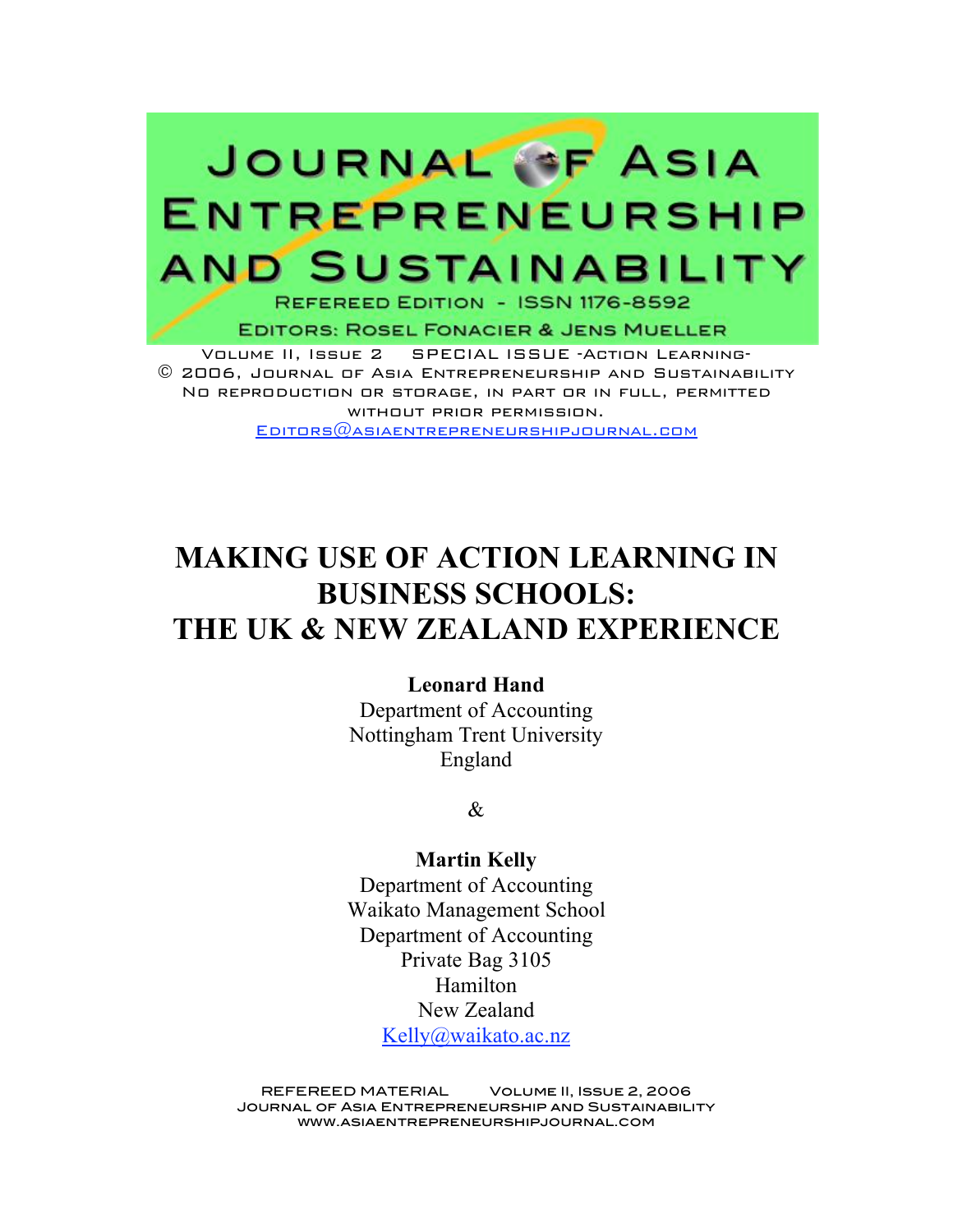## **MAKING USE OF ACTION LEARNING IN BUSINESS SCHOOLS: THE UK & NEW ZEALAND EXPERIENCE**

#### **Abstract**

INTRODUCTION Most business schools originated in the latter half of the twentieth century. Often they were staffed by individuals from the business environment who were not skilled in teaching or research methods. The new academics were required to facilitate the learning of students in an academic environment. Often they adopted a narrowly focused approach to knowledge creation, scientific positivism, because the approach was well accepted in society generally and they believed such an approach was expected of them.

METHOD We provide details from our personal histories, and from the literature, to demonstrate that scientific positivism has often provided an unsuitable base for the development of teaching, learning, and critical thinking skills in business graduates. We are critical of our broad working environment during the last decades of the twentieth century, because it has been dominated by the scientific positivism approach to understanding.

ANALYSIS We argue that any search for universal solutions to problems of learning, as encouraged by scientific positivism, is futile because such universals do not exist. However, much energy is being expended business academics seeking to improve the learning environments in their classrooms. A more accommodating approach to educational research is required.

CONCLUSION Business academics may benefit, from the employment of an action learning methodology.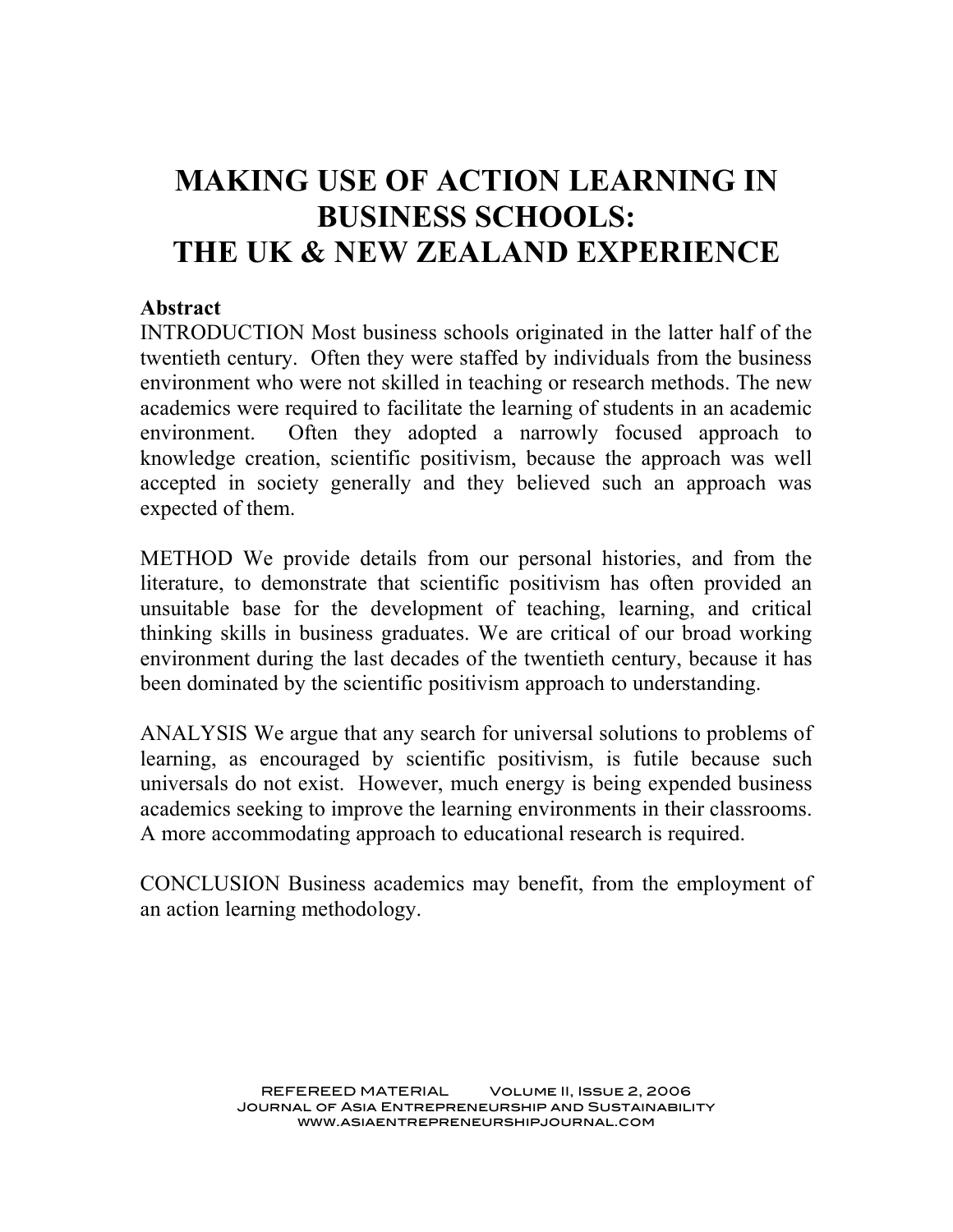### **Introduction**

As management education expanded during the 1970s and 1980s the teaching of management skills in the universities was often undertaken by ex-business practitioners who were engaged as experts in their chosen fields. Students 'learned' through access to the knowledge of these experts. As access to Higher Education grew beyond the elite few, the nature of university education changed. For example in the UK the polytechnics (since the early 1990s, the 'new' universities) focused on vocational courses through a model more closely related to schools. Teachers agreed to high class-contact hours, which they were often not well prepared for:

My first encounter with a class [circa 1970]….. Following a half-hour chat with the course leader and a week to prepare some notes, but no guidance whatever regarding exactly how I might go about teaching, I found myself pointed towards a classroom door beyond which I discovered 25 young adults eagerly expecting me to tell them all they needed to know about absorption costing… (Hand, 2001).

There has been some progress since the events described above<sup>1</sup>. In many Universities teaching is now recognized as a profession in its own right. The UK now has a Higher Education Academy that brings together teachers and other Higher Education practitioners. In our experience there is now more encouragement for academics, once in post, to develop their teaching skills and to reflect upon their practice; but what models are available to those who wish to do this? Reflective practice is a term that is often used, but rarely described. There is little discussion about (a) precisely what we mean by reflective practice, (b) how we achieve it, and (c) how we know that, or if, it has made any difference. In this paper we discuss the problem faced by teachers who are seeking to determine how best to facilitate learning in our business schools, which will have most relevance and value to their students' developments. We argue for a critical approach to education and the use of the action learning methodology to help to achieve this.

The dominance of scientific positivism

Like many academics currently teaching in Universities we were brought up in the age of scientific positivism. We have witnessed the opening up of

 $1$  In both the UK & NZ a teaching qualification is still not required in Higher Education.

REFEREED MATERIAL Volume II, Issue 2, 2006 Journal of Asia Entrepreneurship and Sustainability www.asiaentrepreneurshipjournal.com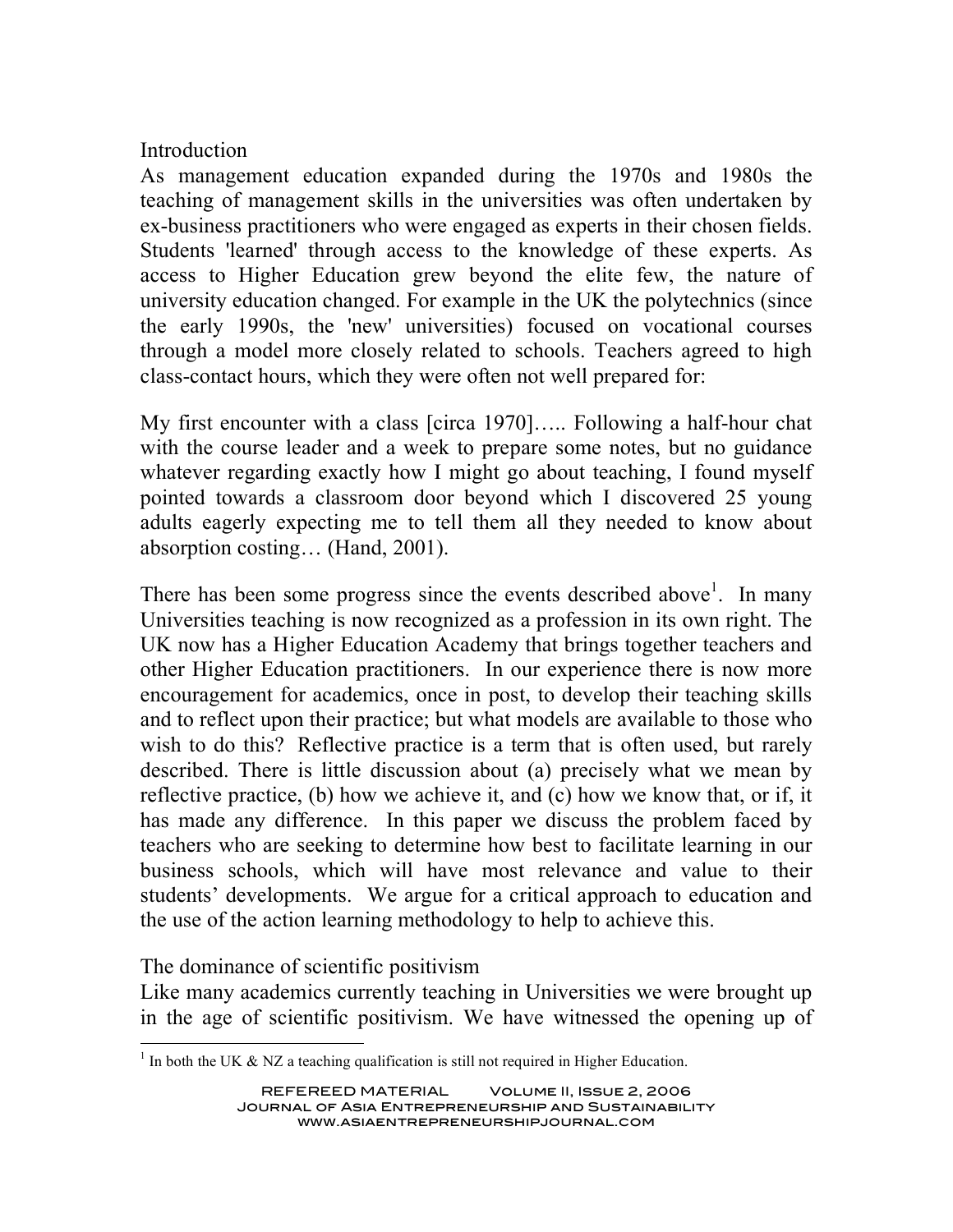outer space, the advent of computers, the development of the world-wideweb, genetically modified foods and cloning. However, we argue that the promise of scientific positivism in some areas has not materialized. For example, we can recall being taught the 'certainties' which were being discovered to explain human behaviour, such as the rules that control human behaviour in the workplace. In examinations we reiterated how 'proven' administrative controls should be used to ensure the 'correct' behaviour from workers. Skinner, an eminent professor at Harvard, stated:

The hypothesis that man is not free is essential to the application of scientific method to the study of human behaviour. The free inner man who is held responsible for his behaviour is only a prescientific substitute for the kind of causes which are discovered in the course of scientific analysis (Skinner 1953, p. 477).

Today many would probably disagree with Skinner. Nevertheless education itself is threatened in a current societal environment left over from yesteryear. Critical thinkers have had difficulty in being heard in an academic environment dominated by confident positivists. The late twentieth century saw any intellectuals remaining outside positivism excluded from academic debates:

By a set of interlocking self-limitations, positive reason supported the social status quo and promoted the treatment of human beings as things. By its doctrine of evidence it limited evidence to sensory experience. Expressed in the social sciences as behaviourism ... [it] led to a science of public opinion that accepted the givens of the historical moment in lieu of any vision of the potentialities (Young, 1989, p. 19).

Positivism produced undeniable progress in the natural sciences. From this base it was allowed to engulf the social sciences. "Scientists" everywhere created hypotheses, which helped explain the "objective" world. These hypotheses provided publicity to world-views residing in the heads of their perpetrators. Mitroff and Mason (1981) report on an (arguably real) scientist, involved in the Apollo space mission:

X is so committed to the idea that the moon is Q that you could literally take the moon apart piece by piece, ship it back to Earth, reassemble it in X's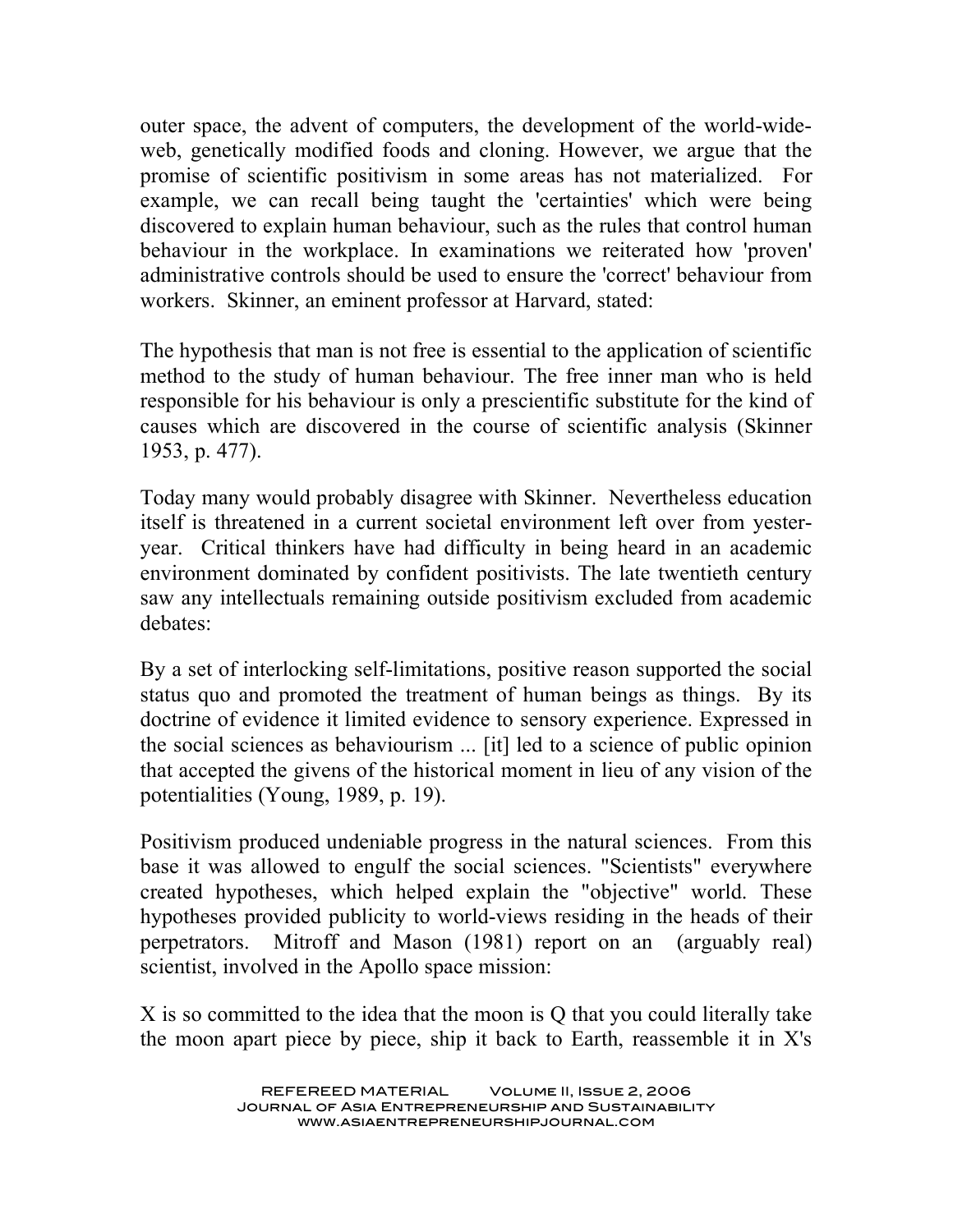backyard ...and X would still continue to believe that the moon is Q. X's belief in Q is unshakeable. He refuses to listen to reason or to evidence (p. 140).

Positivism does not protect the 'truth' from the subjective values of those producing it. In the social sciences narrowly focused positivist enquiries allow holistic value systems to be marginalized. Positivism has prevented the social sciences from developing as they might have done:

Rather than remaining focused on social reform... the social sciences have developed a kind of dialogical routine that permits academic and applied researchers to utilize each other as foils while doing as they please. Each stereotypes the other. Neither reads much of the other's work. Each feels superior to the other. In this division of labour, each needs the other as the "straw man" (Greenwood et al., 1993, p. 189).

Greenwood et al bemoan the academic research community's general infatuation with abstract static models, expert control of research, and lack of commitment to testing ideas through genuine application. They complain that the applied research communities often simplify problems to match them to the modest solutions that are to hand. Such research is generally closed to the participation of the subjects of the research; it does not address relevant issues, or promote ongoing learning. Along similar lines Mitroff (1983) describes the differences between fabricated "exercises" used in classrooms, and natural "problems" confronted in actual social situations:

An exercise is something that typically has a single correct solution and, furthermore, when it is arrived at it is recognised as such by all parties... Problems, in contrast, may have many different solutions because they may be looked at from different, equally valid angles... In an exercise, we can be relatively confident that each party starts from the same set of given, that is the same definition of the exercise to be solved. In a problem... [it] is not the same for all parties because each interprets it from very different grounds, defining the basic problem somewhat differently. Mess is indeed a more appropriate word to use in describing... [many cases,] than the more benign word problem (p. 17).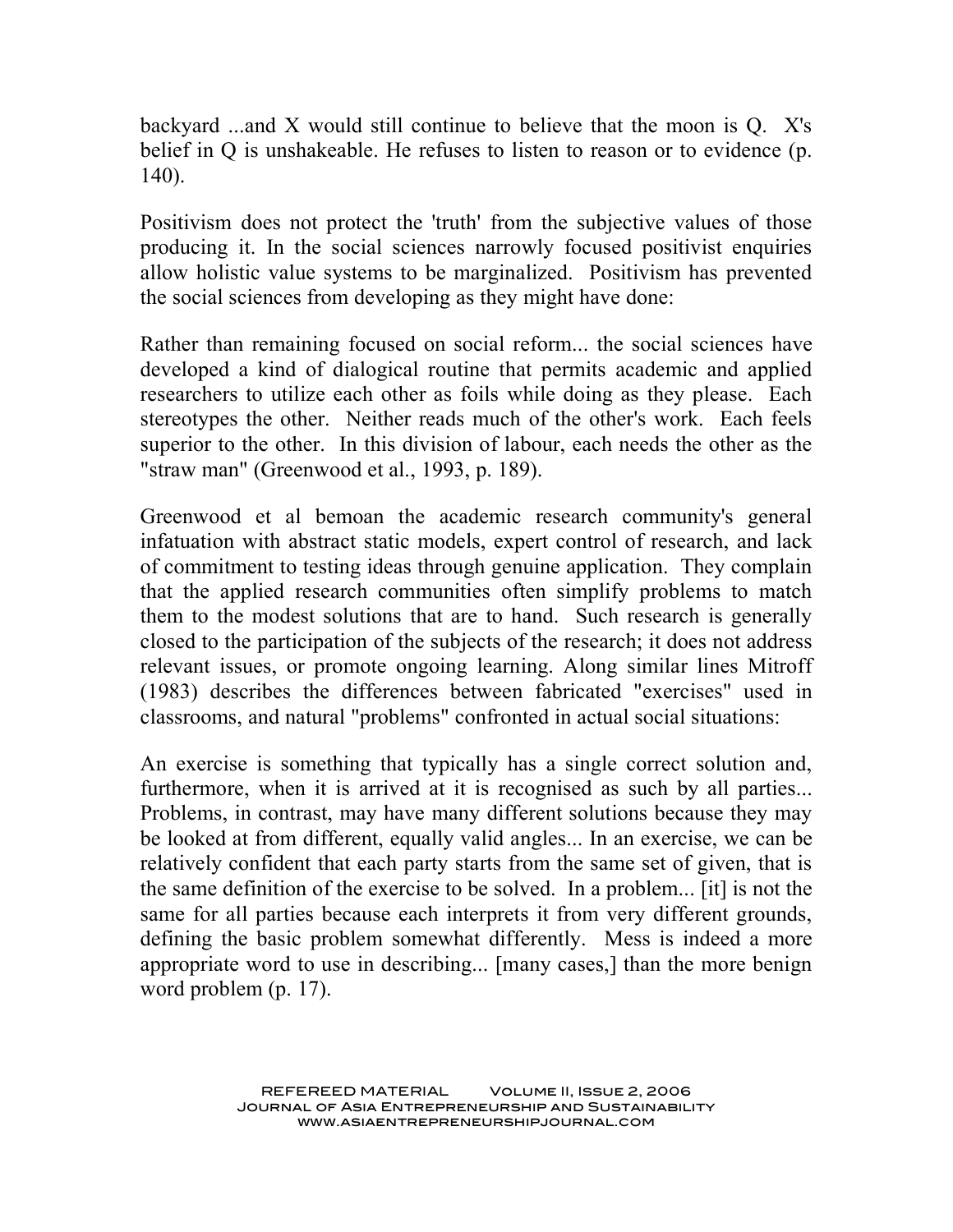In actual research situations (including in the classroom) one is far more likely to encounter problems than exercises. It is probable that what constitutes a complex problem will be perceived totally differently by different parties. If research processes are made participatory, the participation of all who will be affected by the outcomes can improve the relevance of research in complex areas. Further, democracy in knowledge production gives the participants a stake in the quality of the results, increasing the reliability of information and the likelihood that results will be put into practice. Unfortunately, positivistic science has dominated social science research methodology and has helped to create a crisis in educational research.

"Instrumental reasoning" has become the preferred reasoning in Western society. It involves itself too much with consideration of the means that are employed to achieve, perhaps ill contemplated, ends  $2$ , and works within fairly arbitrary divisions of whole environments wherein manageable 'problems' can be identified and 'remedied'. It studies efficiency, often at the expense of effectiveness, or even without consideration of exactly what the effects of an efficient system are. An efficient classroom situation might involve one lecturer teaching a large class worth many "equivalent full time student" points. What is taught, and how well the students are being educated and helped to develop, become secondary considerations

#### The purposes of a University education

Each individual will have his/her own opinions on this. However, some food for thought is provided by: Gibson, 1986; Kelly, Davey & Haigh, 1999; Postman & Weingartner, 1971; Young, 1989. Academics must attempt to identify any gap which has opened up between the understanding of "education" in the life-world at their University and a historical and perhaps more laudable meaning of "education". In Ancient Greece the most fortunate of young people were given educations to prepare them for political life, "For the classical Greeks, politics implied the cultivation of character and the pursuit of the good and just life" (Gibson, 1986, p. 35). At that time there was no divide between theory and practice, they belonged together, as did facts and values, truth and virtue. There was no separation of means from ends, of ideals from the methods of attaining those ideals.

<sup>&</sup>lt;sup>2</sup> See Willmott et al (1993) for a comparison of the "ethics of conviction" with the "ethics of responsibility".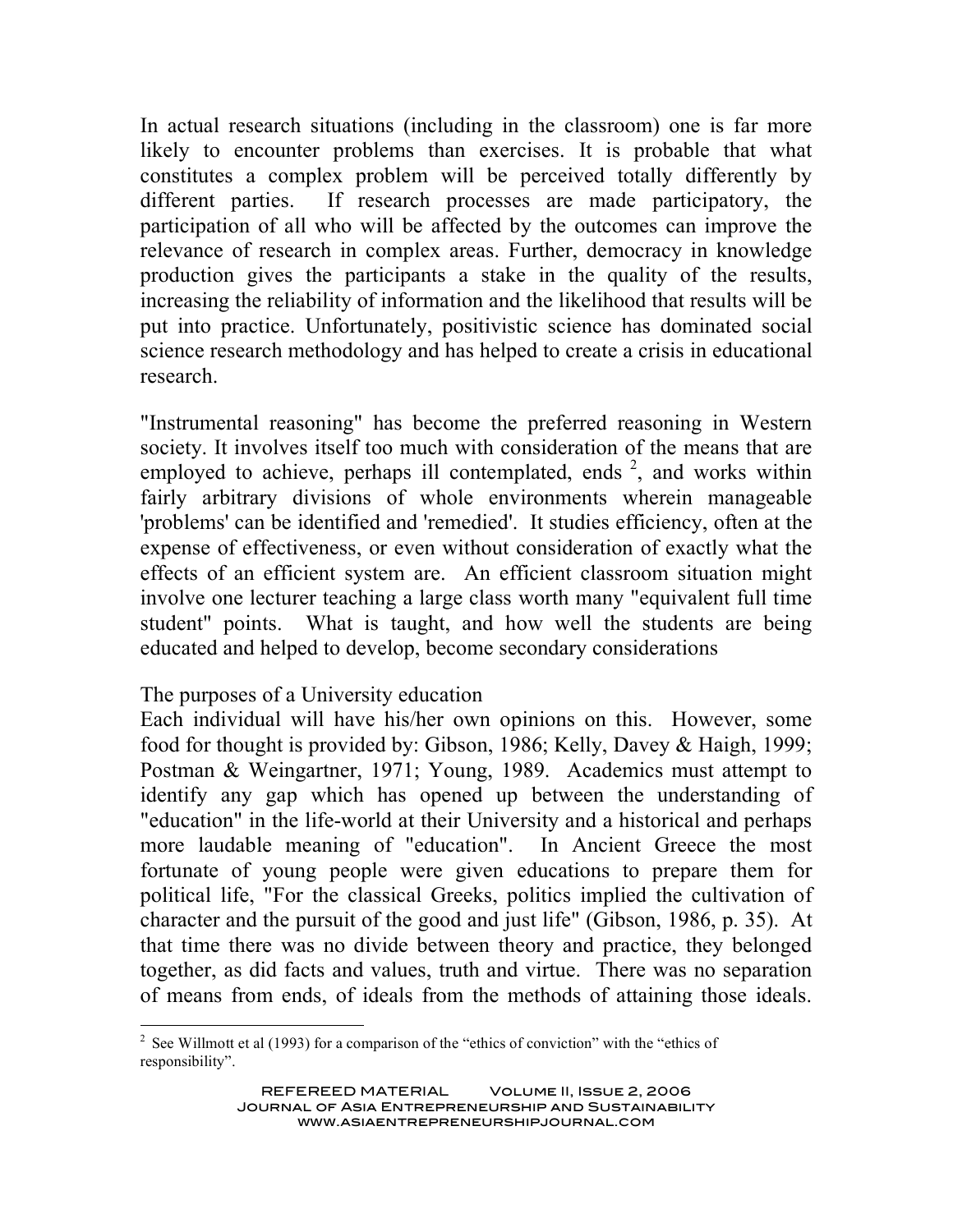Rationality, goodness, justice, implied one another and each was indissolubly linked with practice. This perspective has not re-emerged with the development of science and technology.

Many university courses in Business have captured the tensions between the technical and the conceptual aspects of the core curriculum. However, even where academics have wished to emphasise more fully the ambiguous and conceptual nature of the Management area, they have sometimes been constrained by professional bodies that expect a technical minimum content within the curriculum. A related tension is that some students appear to perceive education as involving little more than the rote learning and regurgitation of 'true' facts. We argue that academics should require their courses to go much further than the technical, by preparing students for a post-graduation world of rapid change in which they must be prepared to take a critical, pro-active role in enriching and managing their environments.

A university education should not be concerned simply with the inculcation of specialized skills. Academics are charged with valuing a society in which people are able: to think and act independently, to exercise freedom of choice after rational reflection, and to conduct their own lives without having their minds made up by others. Independent learning must therefore be promoted at the University as part of a much broader duty of care to individuals and to the community. If Universities do not foster independent thinking and learning, then who will? Set against this exhortation there can be little doubt that Western education has problems.

The best schools in the West have turned themselves from ivory towers into service organizations subject to the same disciplines of supply and demand they teach to their students (Syrett, 1993, p. 46).

There is perhaps a crisis in education at a fundamental level:

Crisis is an appropriate term, because the present struggle... is a struggle about the moral foundations of education, about its relation to the freedom of the individual and the purpose of the state... It has provoked a situation, especially in universities, where many responsible commentators are beginning to fear for the life of these institutions (Young, 1989, p. 3).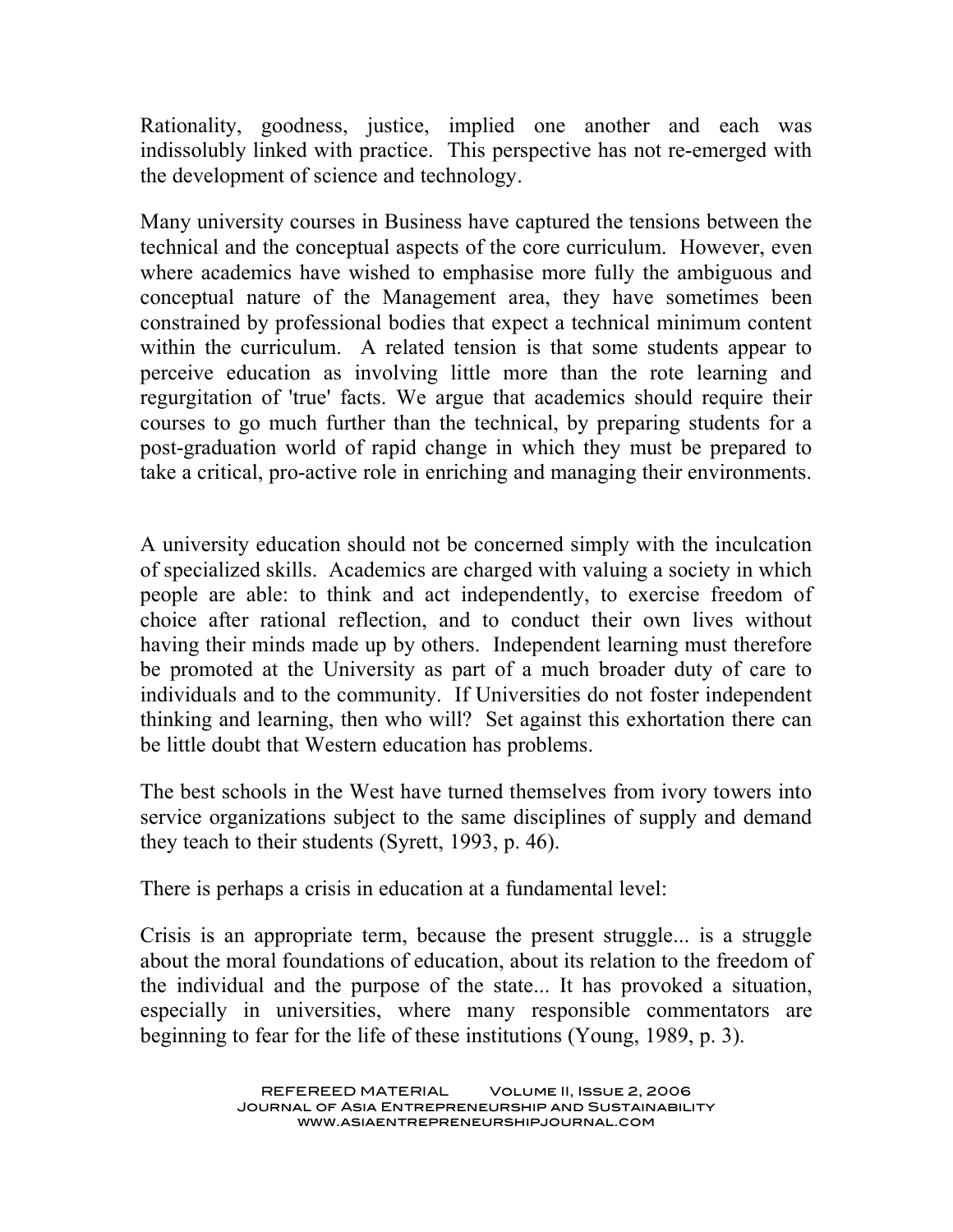Something that young Greek people are reputed to have met in their educations may be missing from contemporary educations. While some people within Universities and business schools throughout the Western world may not acknowledge the crisis in business education, we argue that change is necessary, and has been slow to come.

The Concise Oxford Dictionary defines educate (in its first of four usages) as, "give intellectual, moral and social instruction". This suggests that in some quarters the old Greek meaning retains validity. Political decisionmaking was an holistic concept to the Greeks. It concerned itself with the life-world and how best to develop that world. There may not be an equivalent holistic concept today to describe an active interest in social issues and resource allocations within communities. Much 'education' no longer concerns itself with the pursuit of, "the good and just life". We believe a Critical Theory approach to educational developments could improve matters.

Critical theory and the action-learning methodology<sup>3</sup>

Critical Theory involves committed reason. Reason is applied in circumstances where truth and goodness are necessarily linked. The common instrumental rationality that treats men, women and nature as mere objects is challenged through the process of self reflection, which critical thinking demands. Critical Theory is a mode of thought which never loses sight of the question "what is it for?". It acknowledges values, moral problems and consequences, in human conduct and the study of that conduct.

Education becomes a process that proposes a way of understanding the social world, and is committed to the improvement of that world. That is not to say that it is impossible to contemplate a society where citizens are content despite a poor understanding of their world. Some contemporary citizens are happy in a world that they choose not to think about  $4$ . In

<sup>&</sup>lt;sup>3</sup> Lewin is credited with the naming of Action Research (Lewin, 1952), but it was not much used until towards the end of the  $20<sup>th</sup>$  century. A major use has area has been in education, where the term "Action" Learning" has evolved in relation to action research in education.<br><sup>4</sup> Examples are perhaps not necessary because everyone must know such people. Consider the man who

has switched to the music programme every morning because the news depresses him, and the woman who has cancelled all papers for similar reasons. Both individuals, known to the authors, appear to maintain happy lives.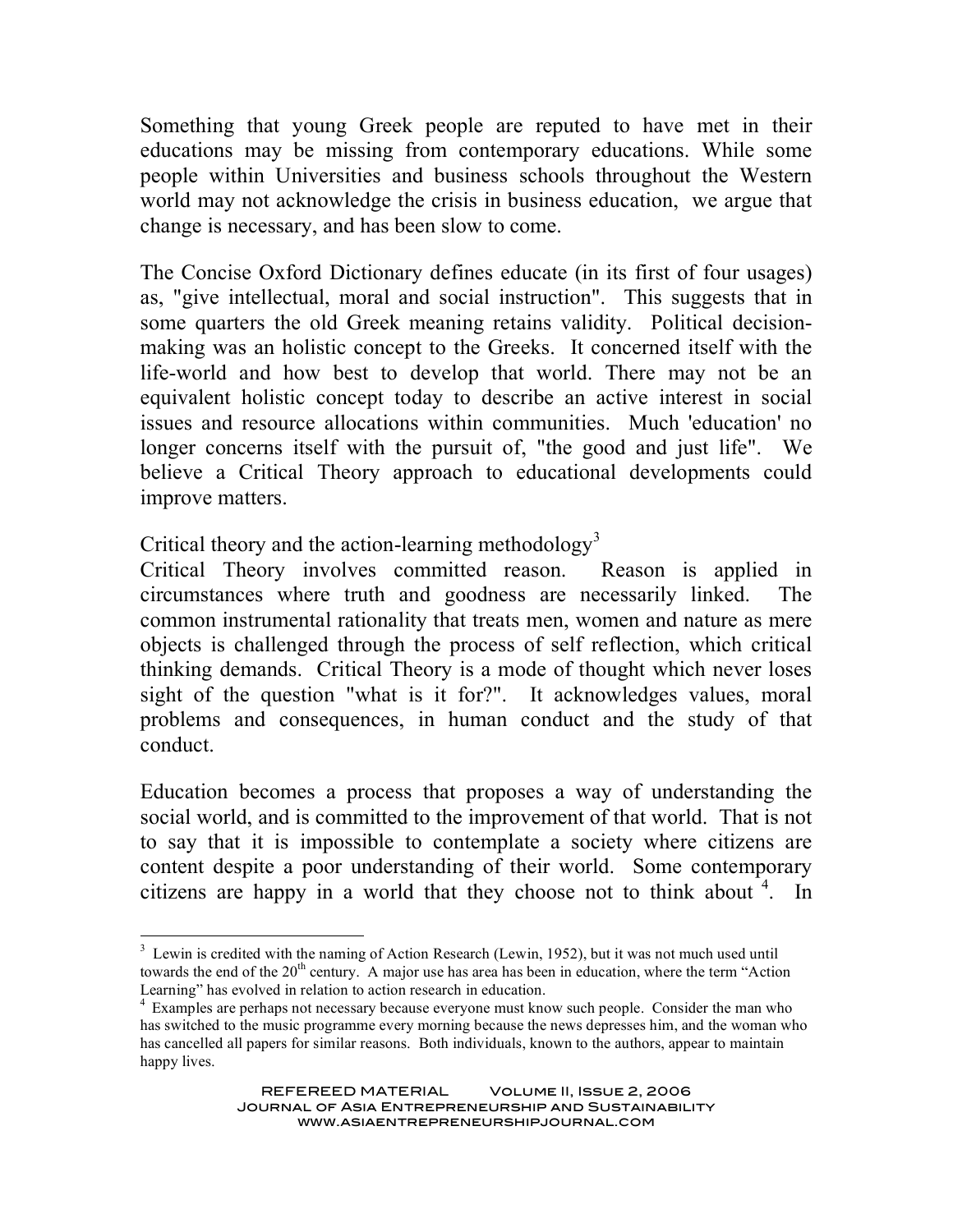Huxley's Brave New World citizens are content, but only because they have been prevented from developing certain desires. These desires cannot be satisfied within the framework of their present societal position. Academics today should perhaps consider if they are players in a Huxley-like plot.

Within Higher Education the path to enlightened research has broadened since Carr and Kemmis (1986) suggested that most contemporary textbooks assume questions about the aims and methods of educational research can be answered by reference to the aims and methods of the established sciences. With the decline in the dominance of "scientific positivism" in academia, other approaches to knowledge creation are being accepted. Academics are gaining the confidence to adopt a variety of research approaches better suited to the eclectic nature of their fields.

Some business educators have begun to move away from the traditional empirical study of pedagogical issues towards a classroom-based research methodology better to understand the learning that is taking place in their own teaching settings. We recommend the adoption of an action learning methodology in pursuit of this aim. McNiff (1988) provides a concise definition:

An approach to improving education, by encouraging teachers to be aware of their own practice, to be critical of that practice, and to be prepared to change it. It is participatory, in that it involves the teacher in his (sic) own enquiry... It is research WITH, rather than research ON (p. 4).

Zuber-Skerritt (1992b) describes action learning as:

A process by which groups of people... work on real issues or problems, carrying real responsibility in real conditions. The solutions they come up with may require changes to be made in the organisation, and they often pose challenges to senior management, but the benefits are great because people actually own their own problems and their own solutions (p. 48).

Gibson (1986) criticises the gap between theory and practice that opened up in the twentieth century:

In the traditional view [of education], 'theory' has been applied to 'practice'... The insights and concepts of, for example, psychology or sociology have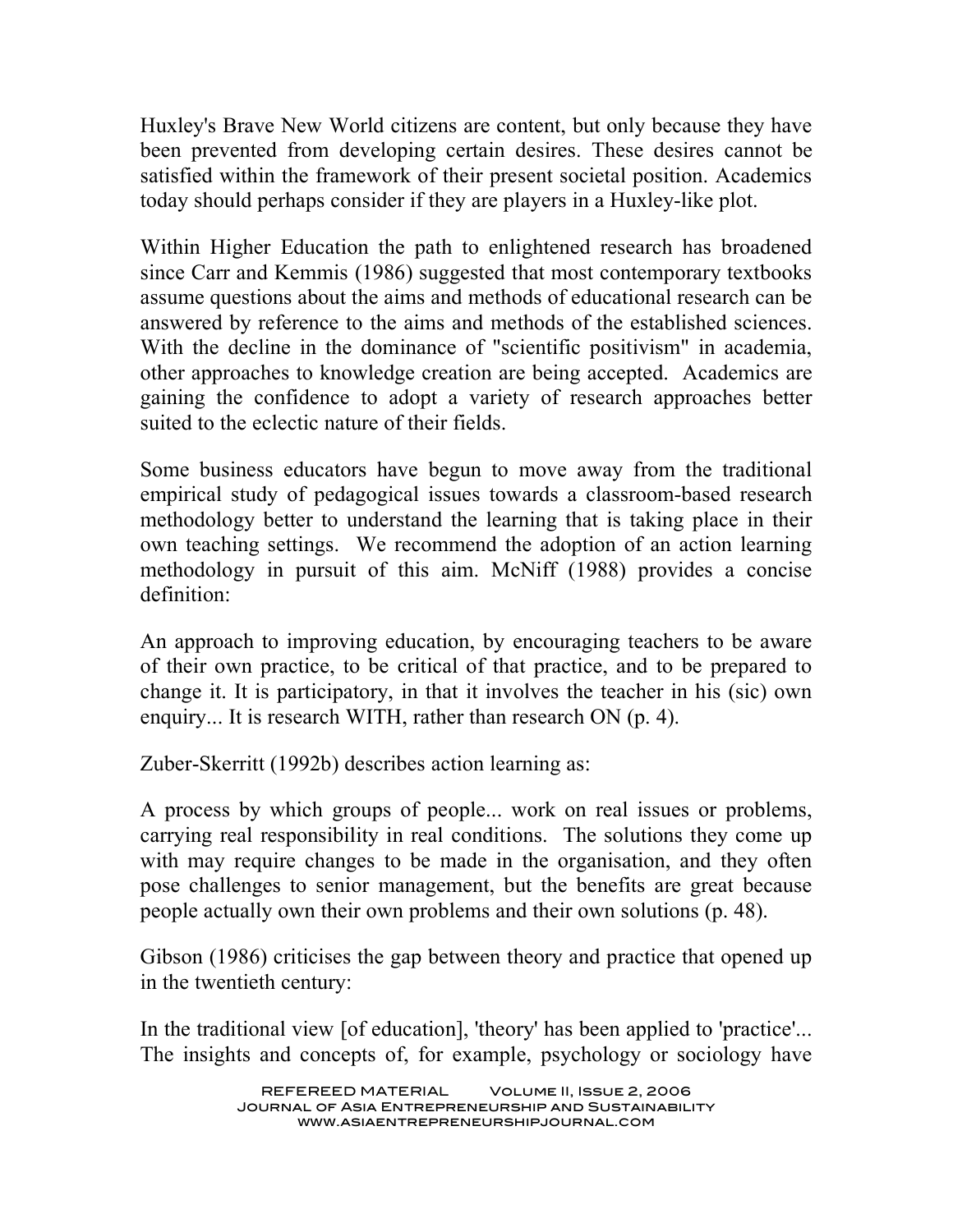been drawn upon to explain, inform or direct practice. Both action research and critical theory challenge this approach as they urge the fundamental indivisibility of theory and practice. Theory is in all practice, is grounded in it (p. 162).

The action learning perspective can reveal different images concerning curricula, different suggestions concerning who is best placed to develop curricula, and different ideas concerning the role of course controllers. Action learning avoids the opening of the theory/practice gap, because theory and practice are developed together and in unison. Action learning advocates maintain that, "there is nothing so practical as a good theory" (Greenwood et al., 1993, p. 187). Carr and Kemmis (1986) suggests that action learning provides an excellent educational research methodology because, "The purpose of educational research is to develop theories that are grounded in the problems and perspectives of educational practice (rather than the problems and perspectives of some social scientific practice)" (p. 122).

Action learning involves seeking-out and implementing changes that have the greatest support from the individuals concerned, and are acceptable to all, "Two of the ideas which were crucial in Lewin's work were the ideas of group decisions and commitment to improvement" (Kemmis and McTaggart, 1988, p. 6). Carr and Kemmis (1986) offer five reasons for adopting action learning in education:

1. Educational theory must reject positivist notions of rationality, objectivity and truth.

2. Educational theory must be rooted in the self-understandings of educational practitioners.

3. Education theory must distinguish ideologically distorted interpretations of practises and overcome them.

4. Education theory must expose those aspects of the existing social order that frustrate the pursuit of rational goals.

5. Educational theory must recognise that it has to relate to practice.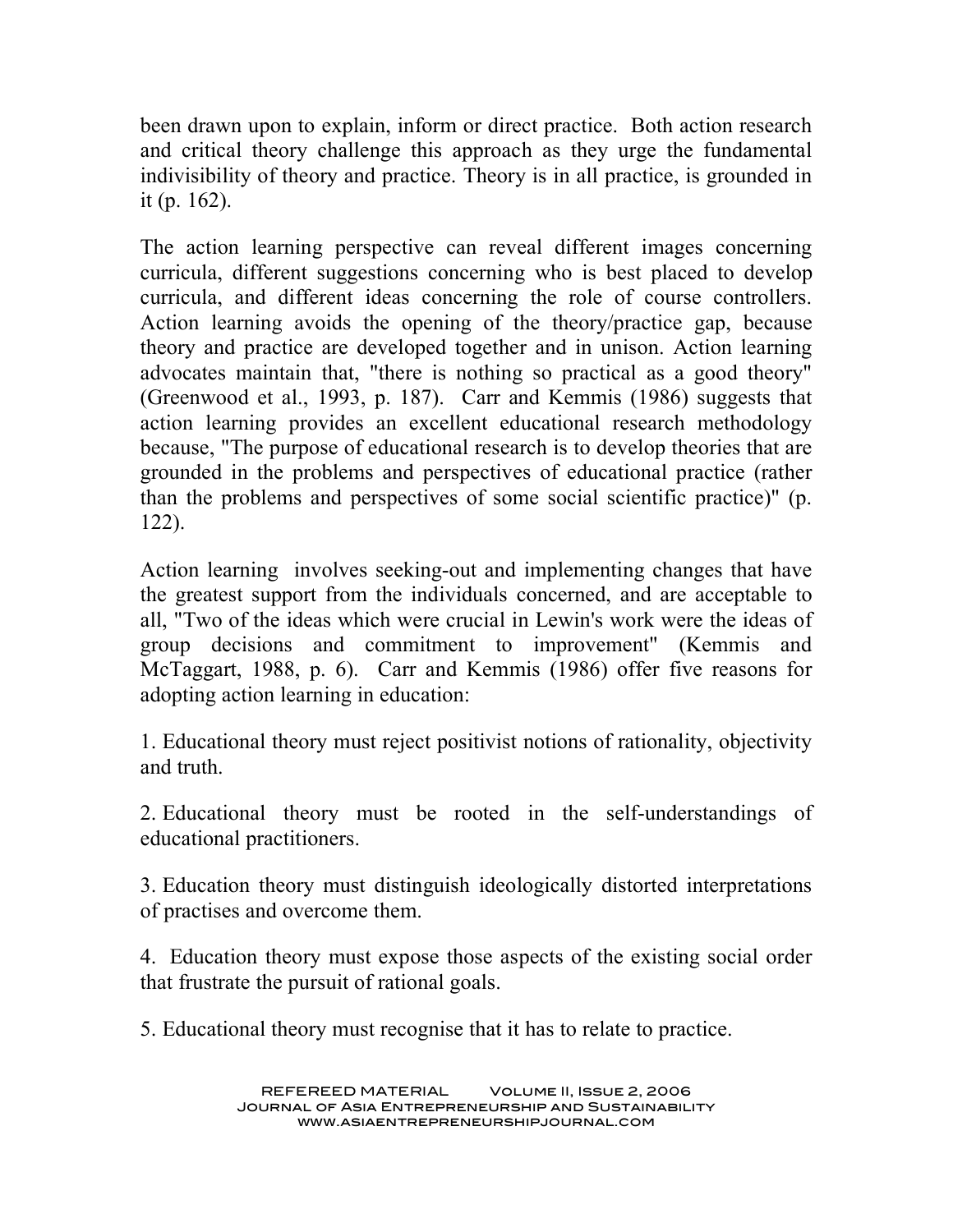(Extracted from chapter 5)

Ledford and Mohran (1993) point out that one of the central issues in action learning is the recognition that socially active participants create and define their own realities. Creating realities demands action. The substance of action learning is action, and every action learning project must recognise this. Action learning is not simply an interpretivist methodology, because participants are challenged to go beyond an understanding of what "is" to an investigation of what "might become", and to create this. The broader the participants can cast their minds in determining what might become, potentially the better can be the results. Action learning fits well with a critical perspective. Although the principles used in action learning vary in their emphasis between the many people who have used and write about the methodology, most advocates would probably agree with the claims that high quality action learning in business schools:

has a pedagogic aim, which embodies an educational ideal. The practitioner uses research into her/his own practice to realise these ideals. The individual practitioner is thus central to the research. McNiff (1988, p 37) cites Jack Whitehead who stresses the 'I' in action-learning in keeping the teacher/practitioner at the centre of the research. The teacher's concern is with the greater educational good of the students. The ideals are about students but the teacher has a key influence on the achievement of the ideals, so the teacher is at the centre of the research.

is about change. This is not research merely for understanding, but for improvement through changing practice. The fundamental aim of action learning is to improve practice.

• brings together teaching and research into one activity. As Zuber-Skerritt (1992a, p. 11) explains "Action and practical experience may be the foundations of educational research, and research may inform practice and lead to action".

gathers evidence about teaching and learning from different points of view, and by different methods - 'triangulation'. It recognises the significance of the viewpoints of all participants in the educational process, and of the need for rigour in gathering evidence from a number of sources.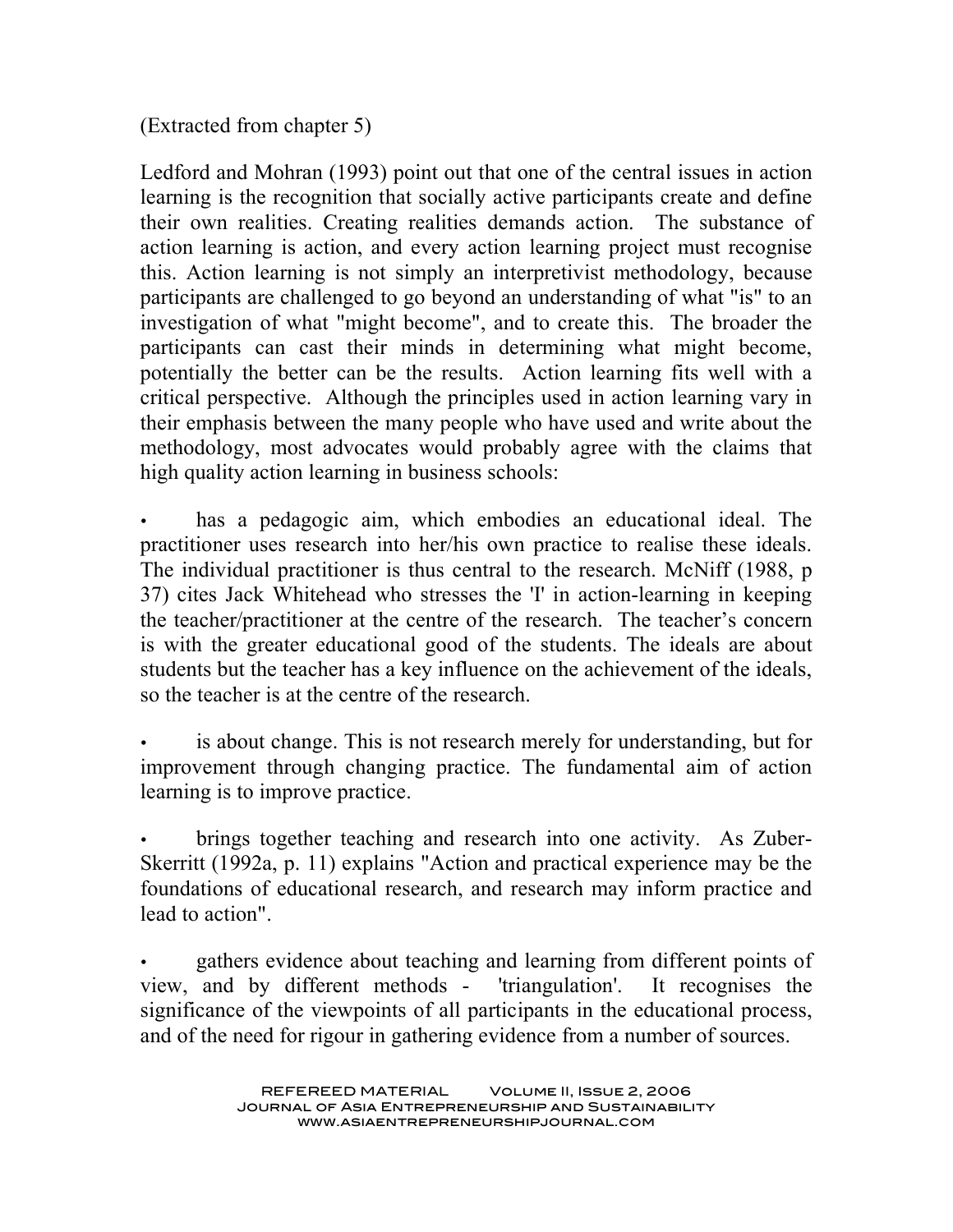is often claimed to be (1) collaborative, by involving all participants in the educational process, and (2) democratic in allowing the focus of research to emerge from the agenda of the key players rather than being imposed by external parties.

Several models have been suggested to provide the stages of an action learning project. Most of these incorporate: acting, reflecting, and evidence gathering in some form (see for example Elliott, 1991, pp. 69-71, or Zuber-Skerritt, 1992b, p.120).

It may appear that such models are little different from the one that all professional educators adopt as a matter of course when designing and delivering courses. Surely we are all engaged in this kind of process quite routinely? What is it that turns this process into action learning? We suggest that at least two differences stand out.

Firstly, that the reflection and evidence gathering are structured and rigorously conducted in an action inquiry. The practitioner seeks evidence from a variety of sources in order to clarify what is problematic about current practice. If, for example, our handling of seminars is the subject of an action-learning study, we will probably require evidence from sources such as: written notes or diary entries (by ourselves and the students) made during or shortly after the seminars, student interviews, work records from the seminar, or tape recordings. Following from the structured evidence gathering, comes a period of critical reflection when that evidence is considered and changes may be considered (or fresh evidence sought). There is also a role for critical friends who may be able to offer other perspectives and support (see, for example, Ovens, 1989 or Dadds, 1993).

A second aspect of the model that distinguishes action learning from normal good practice is the dissemination of the research output. There is, in this action learning model, an expectation that theorisation of improvements and of the ideals are part of the sharing with fellow-professionals. In one sense it may appear that action learning is a highly personal research model and unique to the individual practitioner. However, without dissemination to peer groups, and to other participants in the educational process, the research cycle is is incomplete.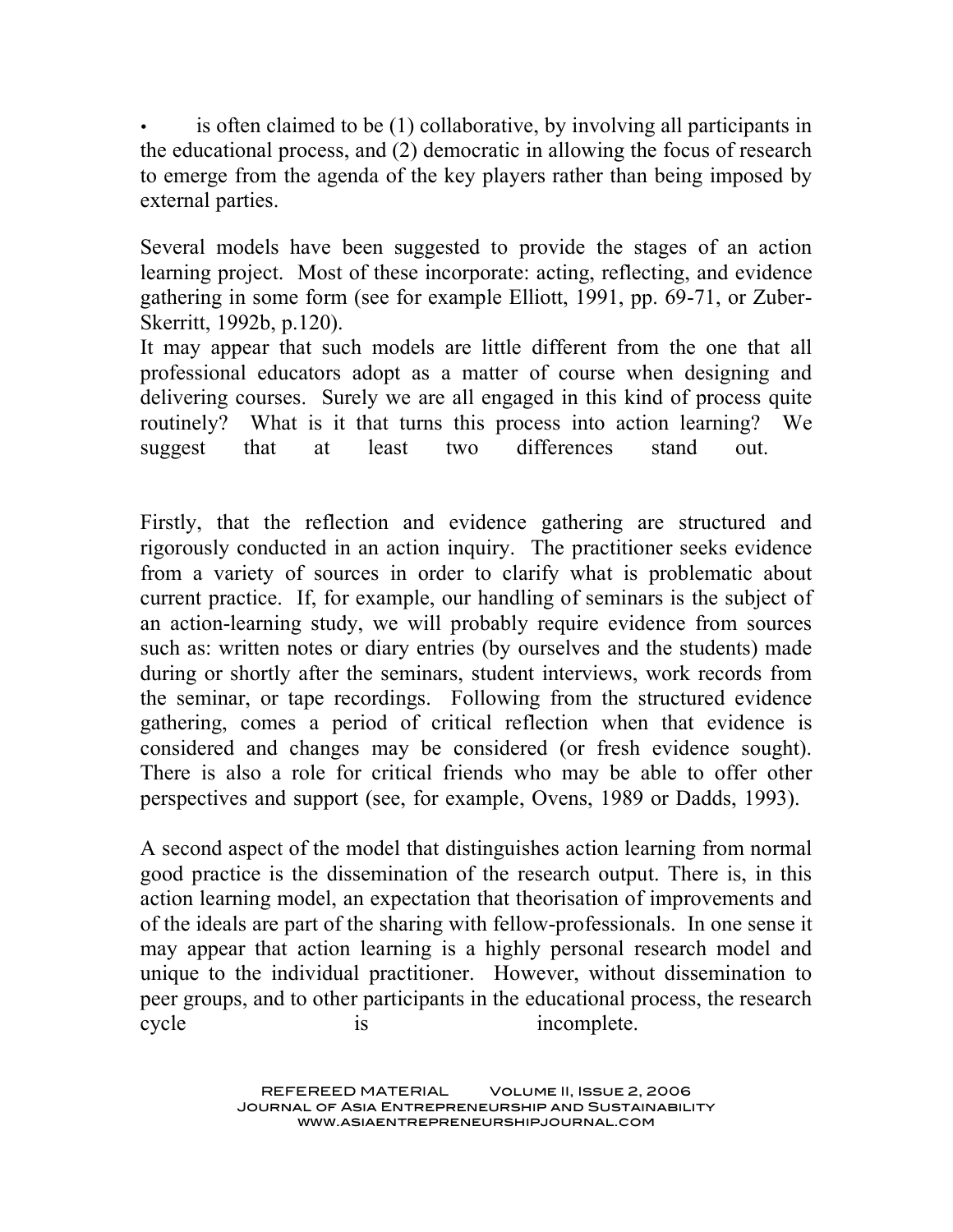Unlike other forms of research, an action inquiry is unlikely to have generalisable conclusions, and will always be context-specific and localised. Plainly put this means that what has been discovered about our own students, our own learning-teaching situation, our own assessment practices and so on, can only be claimed to be about that situation. However, the research does become part of the wider academic dialogue if others use reported research outputs as a starting point for reflection on their own projects. It follows that action learning reports must clear in reporting the context, the nature of the evidence, the constraints, the participants and the circumstances of the research. Other practitioners must take care when using published findings within their own context.

Using the action learning methodology, the teacher-as-researcher is at the centre of the inquiry, and there is a fusion between theory and practice as one informs the other. Those employing action learning go through a process of: problem identification, gathering evidence, making changes, gathering further evidence about the changes, reflection, and proposing further improvements. Although the findings are disseminated, there is no attempt to generalise from specific cases. Rather, as the educational setting is variable, it is for other practitioners to consider ways in which published results may inform their own practices. By researching their own practices, business educators can discover ways of making improvements, and of progressing towards their own pedagogic ideals. In the best of action learning environments, the projects become collaborative exercises.

#### The transition from teacher to teacher-researcher

Stenhouse encapsulates the emergence of practitioner-research in education when discussing action learning as an alternative to traditional educational research paradigms. At his inaugural lecture at the University of East Anglia in the UK Stenhouse remarked:

An alternative [to the traditional research paradigm] is to treat education itself as the subject of the research and this way we can begin to integrate educational practice and research more fully and we can see that educational practitioners have much to offer from their own actions, experiences, and reflections. This is, of course, where action-research begins to emerge, as teachers ….... build up an understanding of their own practice by doing research into it (Stenhouse, 1979).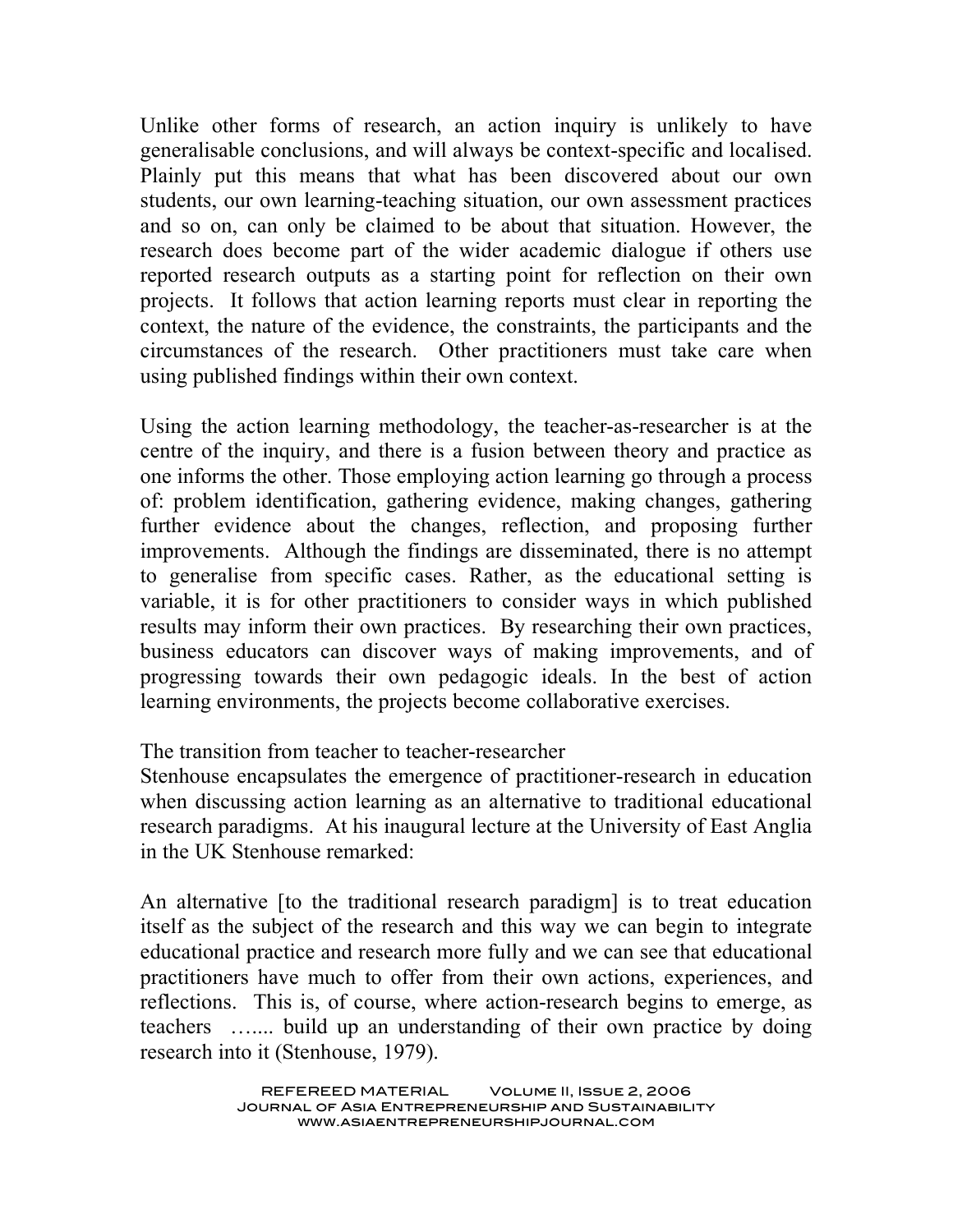Since the introduction in 1992 of the Research Assessment Exercise (RAE) in UK universities there has been debate on the validity of research by teachers into their own practice. Many calls have been made for the RAE to include research into academic teaching, and the RAE panels now appear to be taking the matter seriously. As Stephen Rowland stated in an open letter to John Rogers (Higher Education Funding Council RAE manager):

In the light of the emphasis on teaching and learning expressed by the Dearing Report of 1997, and the interest this has stimulated in improving quality of teaching in HE, we feel that it is important that these developments are underpinned by appropriate research into the curriculum and educational practices which inform teaching (University of Sheffield, 1999).

If what we do is educate then, by conducting research into the matters that are central to our practice, we can enhance the professionalism of our work and provide firm evidence for proposed changes. Such research into teaching and learning will provide a firmer base for resisting changes, which may be suggested by external agencies and ill-informed government policies.

#### Criticisms of Action Learning

Anyone considering the use of action learning within their own practice should be prepared for the criticisms levelled at it. As with other forms of qualitative research, action learners have been accused of being unscientific. Rather than being value neutral, action learning involves the identification and selection of problems to solve, and such problems are part of current practice. Action learning is concerned with humanist values. McKernan (1991) notes that action learning is expressly political because it seeks continuous change in the environment being studied, it:

is seen as a politically empowering process for participants; the struggle is for more rational, just and democratic forms of education….. As a theoretical activity it invites….. practitioners to consider... the totality of relationships within the social system and structure of the society in which they live and work (p. 27).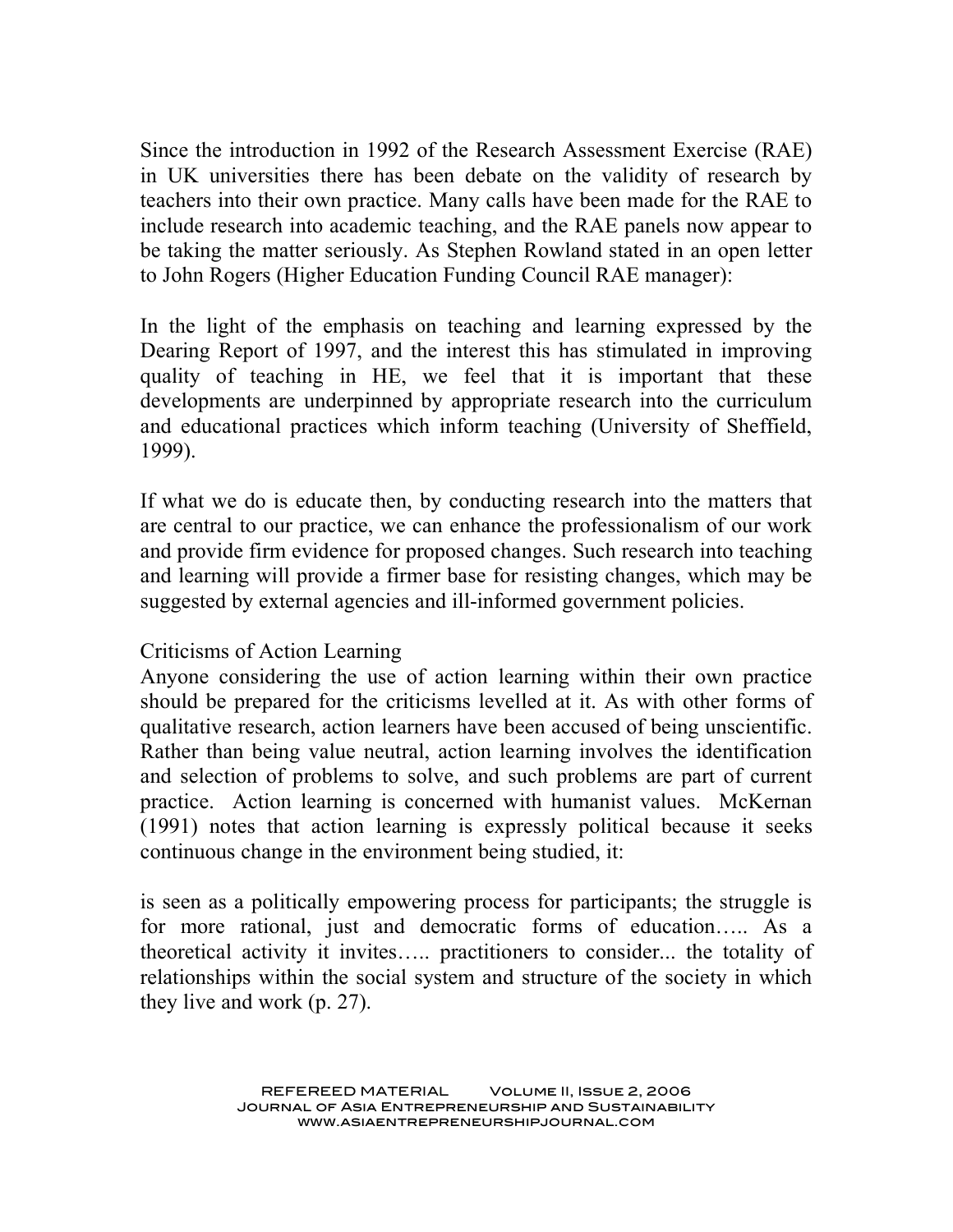Mainstream research into societal phenomena generally involves one set of people (the researchers) studying another set of people (the subjects). There are a number of reasons why the chance of such research having practical outcomes, of optimal use to the researched, is small (Bartholomew, 1972). The principal complication is caused when the problem being researched is different to that recognised by the subjects. Action learning makes educational research an integral part of educational practice, thereby improving the chances of the outcomes being relevant to the practice of education. The action learning methodology is more 'realistic' than many other research methodologies because it is based at the local level where the people involved are able to talk about, "real" <sup>5</sup> problems. It necessitates talking with the people who are living their normal lives in the environment being researched, here the classroom. It involves bringing these people and their ideas into the research project.

The action learning methodology does not attempt to build grand theories. Its aim is to build transient local theories to help individuals better to understand, control and profit from their environment. The measures of 'understanding', 'control' and 'profit' are made by the individuals in the classroom, not by researchers in distant offices.

Many orthodox social science researchers are not pleased with the advent of action learning; and attempt to discredit it because, "It challenges the 'expert' authority of academic educational researchers... (and) challenges bureaucratic authority in its notion of participatory control" (Carr and Kemmis, 1986, p. 210). "Orthodox researchers respond to the challenge of action-research to their hegemony by stating that they do 'science' while action-researchers merely 'tell stories' (Greenwood et al., 1993). However, the narrative dimensions of supposedly "objective" social scientific accounts have been successfully demonstrated elsewhere: Bourdieu, 1984; Clifford and Marcus, 1986; Habermas, 1984; Mitroff and Mason, 1981.

Action learning is sometimes criticised for 'obvious' bias because it involves the researcher in analysing his/her own practices. Such criticism implies that there is a 'neutral, value-free' point from which 'proper' research can be

 $<sup>5</sup>$  "Real" in the sense that the problems have meaning in the decision making models of the people</sup> involved, concerning how they organise their lives.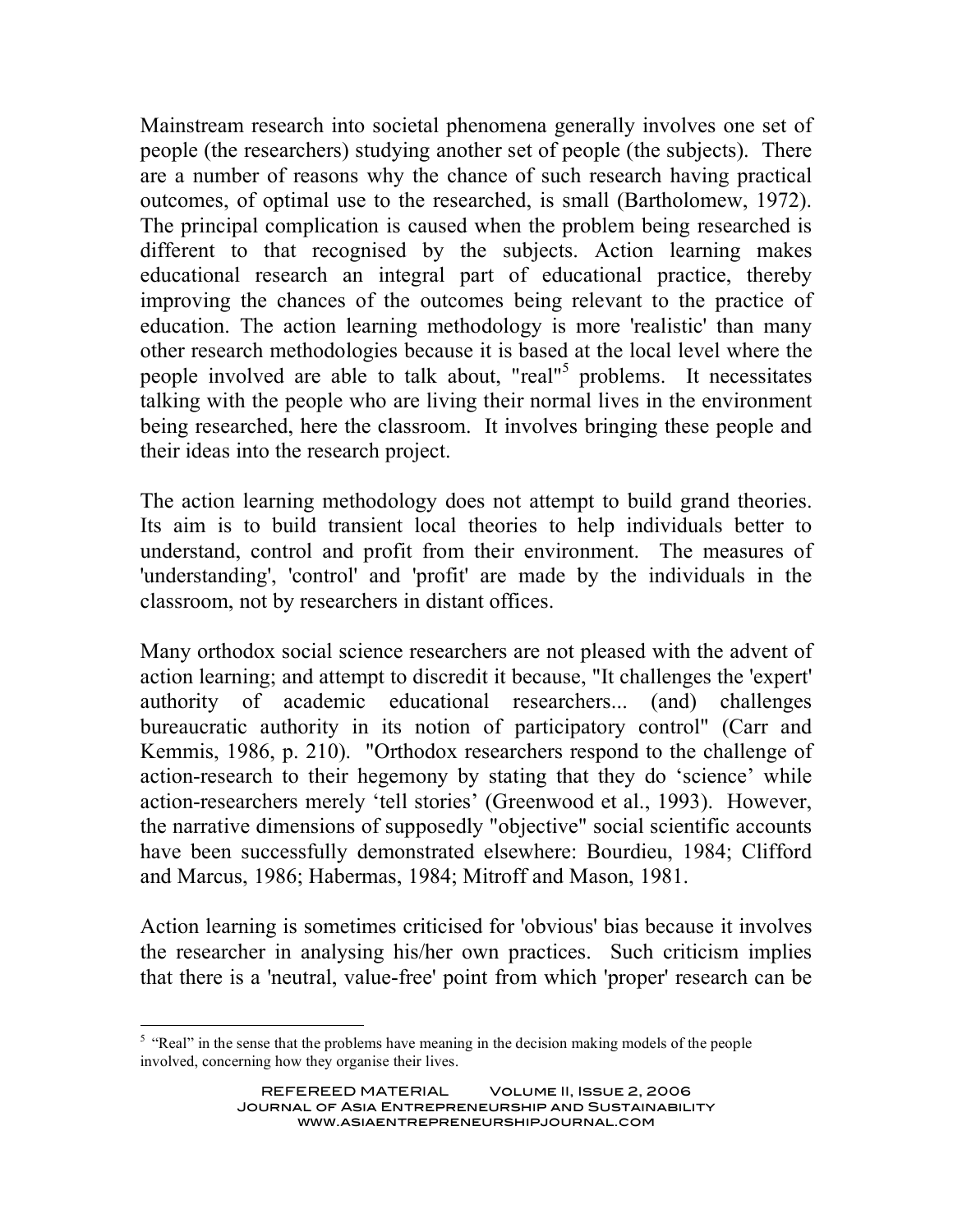conducted, whereas any such point is illusory, "There is no objective knowledge of reality... reality can only be known through our constructions which are subject to constant revision; we do not have direct access to an interpretation-free reality" (Zuber-Skerritt, 1992b, p. 56). Narratives emanating from action learning environments provide vicarious learning experiences for their readers. However, it must be recognised that researchers bring their own biases to models that they create in attempting to understand and describe their environments. These biases will influence the researchers' 'skeletal' <sup>6</sup> generalisations concerning their reality within their environments. Nevertheless, the skeletal generalisations can provide useful insights to others with similar interests.

Action learning treats the actors as both the 'bearers' and the 'victims' of ideologies. It recognises the actors' ability to change the world. The collaborative nature of action learning can offer an approach to overcoming those aspects of the existing social order which frustrate rational change. Action learning is, "The expression of individual self-reflection which contributes to community self-reflection both by extending and by challenging the formation of common practices, theories and institutional structures" (Carr and Kemmis, (1986, p. 205).

It is because of action learning's power in challenging current assumptions that it is potentially so useful in reshaping current practices in tertiary education, thereby providing the opportunity for greater productivity in learning. Action learning requires the active participation of those who have to carry out the work that they identify and anticipate. The people in the research environment must agree as to how progress will be monitored. There are some obvious problems with the introduction of such an approach into a structured educational environment, but none that is insurmountable. Academics must maintain flexibility in responding to societal pressures. Adoption of the action learning methodology does not assist people to implement pre-designed fixed systems, rather it involves people remaining open to surprises, being responsive to opportunities, and examining new practices to compare them with previous practices. Whatever current

<sup>&</sup>lt;sup>6</sup> 'skeletal' signals the incompleteness of any general theory. The skeletal framework can be fleshed out within chosen empirical research locations but 'whole beings' thus created must be considered to have no more that local meaning (Laughlin, 1995).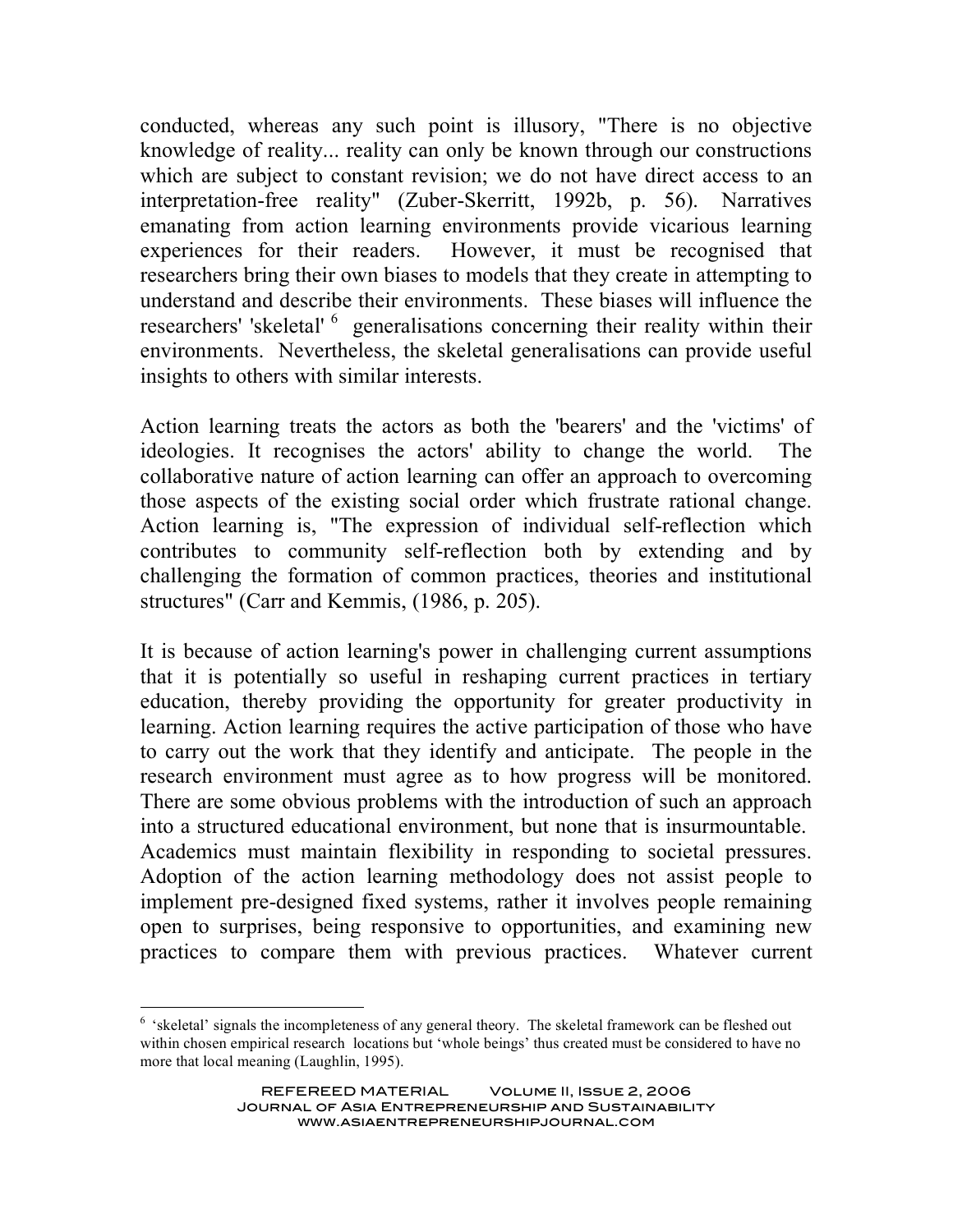practice is adopted it must be subjected to ongoing critical assessment, and to change when appropriate.

#### **Conclusion**

In today's Universities there is increasing recognition of the place of research into teaching and learning, and an increasing focus on the study of and reflection about teaching practices. Action learning, we argue, provides practitioners with a model for aiding development at both a personal and a professional level. The model may also help academics to respond to many of the pressures exerted by external agencies.

We do not argue that action learning should replace scientific positivism as a 'better' methodology for knowledge generation. Rather we argue that, in social sciences research, action learning may sometimes produce better results than would scientific positivism. Action learning should be allowed to co-exist with other research methodologies. Knowledge outputs from action learning studies should be accorded equal respect to other knowledge outputs, by readers who must be aware that all methodologies may be abused on occasions.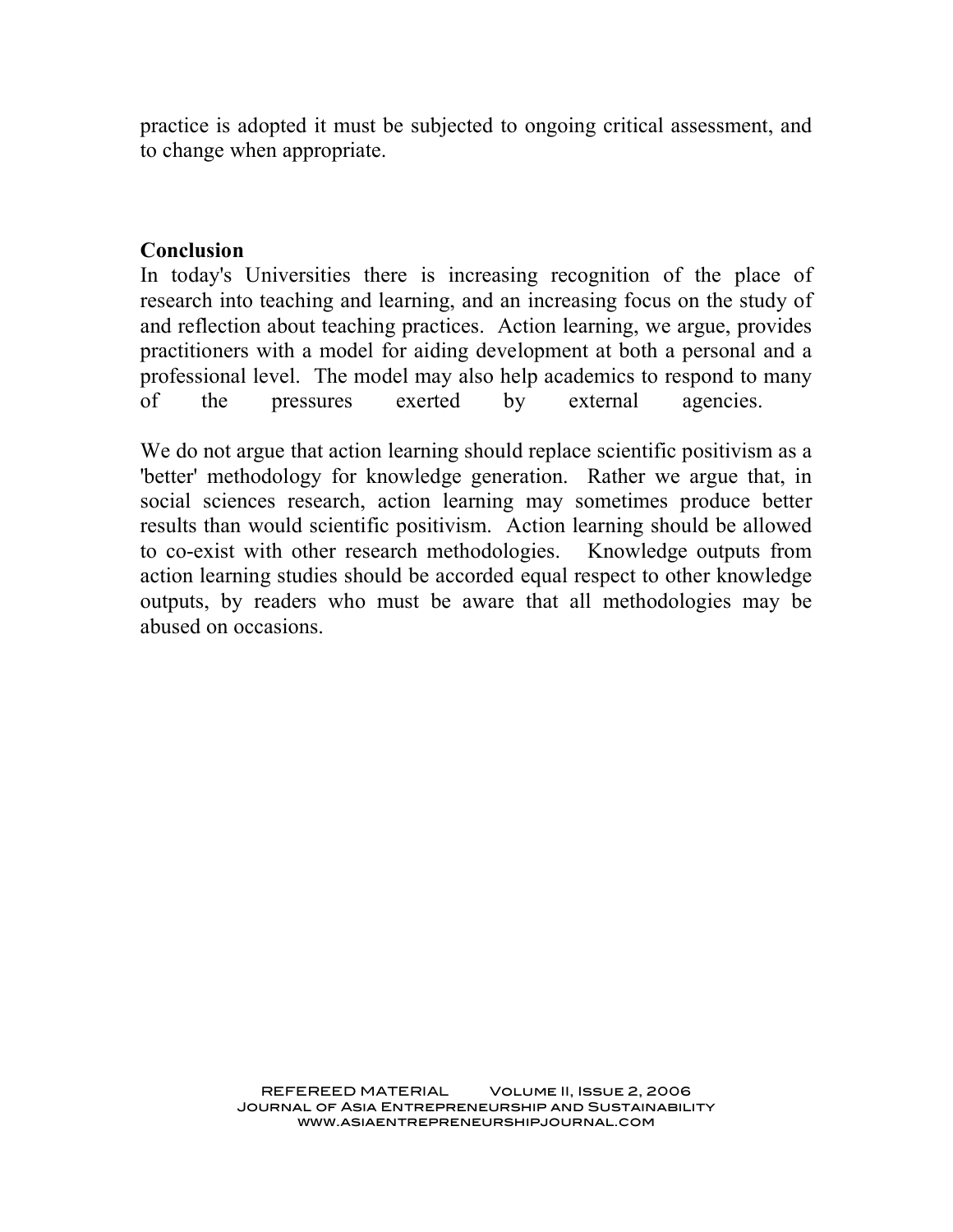### **References**

Bartholomew, J. (1972). The teacher as researcher. Hard Cheese No. 1, Goldsmiths College, University of London.

Bourdieu, P. (1984). Distinction: A social critique of the judgement of taste, translated by R. Nice. Cambridge: Harvard University Press.

Carr, W., & Kemmis, S. (1986) Becoming Critical: education, knowledge and action research Falmer Press, London

Clifford, J. and Marcus, G. (1986). Writing culture: The poetics and politics of ethnography. Berkley: University of California Press.

Dadds, M. (1993) The Feeling of Thinking in Professional Self-Study Educational Action Research 1, no. 2, pp287 - 303

Elliott, J. (1991) Action Research for Educational Change OU Press, Milton Keynes

Gibson, R. (1986). Critical theory and education. London: Hodder and Stoughton.

Greenwood, D.J., Whyte, W.F. and Harkavy, I. (1993). Participatory action research as a process and as a goal. Human Relations, 46(2), 175-192.

Habermas, J. (1984). Theory of Communicative action. Cambridge: Polity Press. First published as Theorie des Kommunikativen Handelns (1981).

Hand, L.F. (2001) Action Research – a way forward? Paper presented at the British Accounting Association annual conference on Accounting Education University of Glamorgan, Wales

Kelly, M., Davey, H. & Haigh, N. (1999). Contemporary accounting education and society. Accounting Education 8(4), 321-340.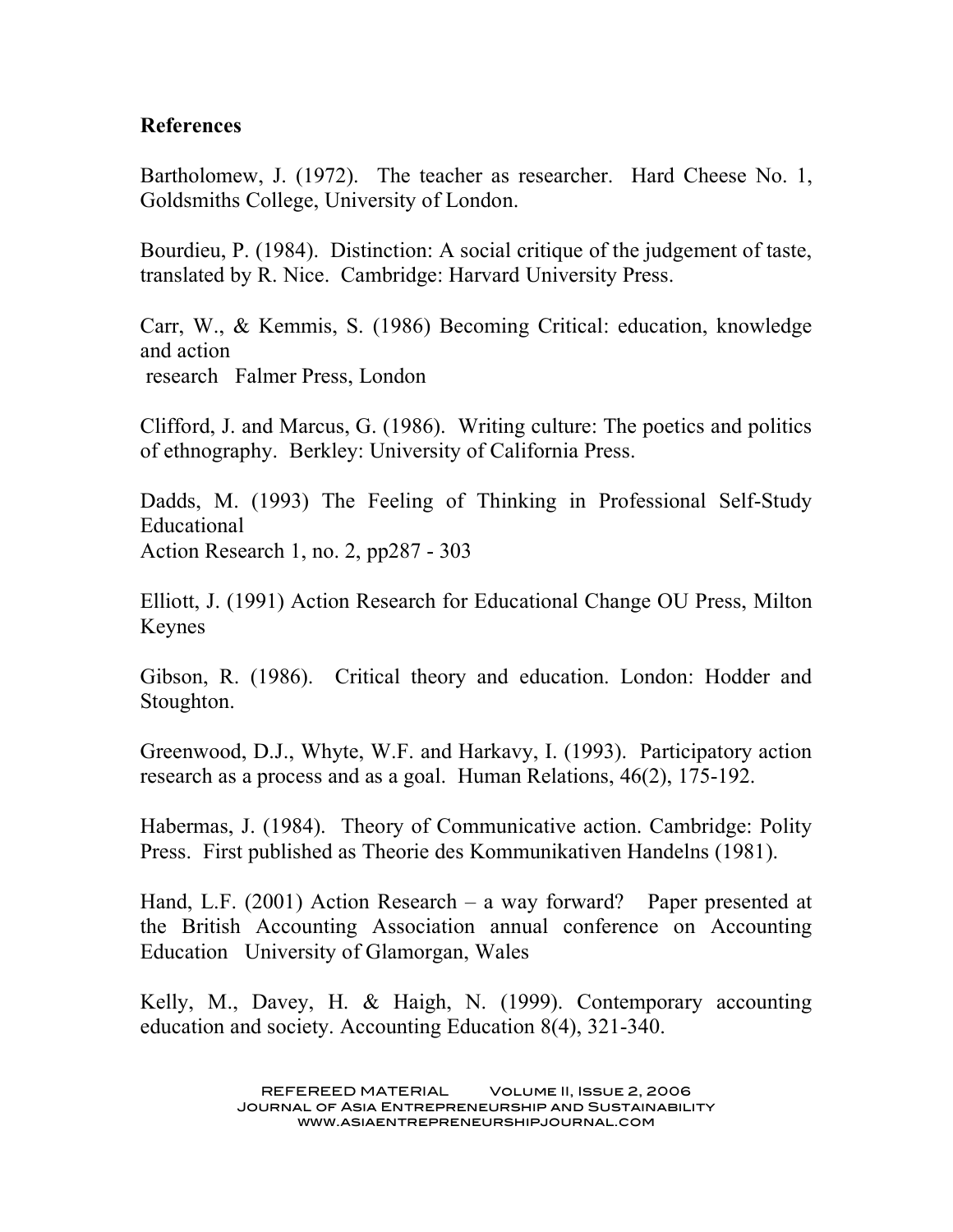Kemmis S. and McTaggart, R. (1988). The action research planner, 3rd edition. Geelong: Deakin University Press.

Laughlin, R. (1995). Empirical research in accounting: Alternative approaches and a case for "middle-range" thinking. Accounting, Auditing and Accountability Journal, 8(1), 63-87.

Ledford, G.E. and Mohran, S.A. (1993). Looking backward and forward at action research. Human Relations, 46(11), 1349-1365.

Lewin, K. (1952). Group decisions and social change. In G.E. Swanson, T.M. Newcomb & F.E. Hartley (Eds). Readings in social psychology (pp. 137 -164). New York: Holt.

McKernan, J. (1991). Curriculum action research. London: Kogan Page.

Mitroff, I.I. (1983). Stakeholders of the organizational mind. San Francisco: Josey Bass.

Mitroff, I.I. and Mason R.O., (1981). Creating a dialectic social science. Dordrecht: Reidel.

McNiff, J. (1988) Action Research: Principles and Practice Macmillan Education, London

Ovens, P. (1989) Getting started on action inquiry (internal teaching paper) Nottingham Trent University, Faculty of Education

Postman, N. & Weingartner, C. (1971). Teaching as a subversive activity. Harmondsworth: Penguin.

Skinner, B.F. (1953). Science and human behavior. New York: Macmillan.

Stenhouse, L.J. (1979) Research as a Basis for Teaching - inaugural lecture at University of East Anglia UEA Norwich, UK

Syrett, M. (1993). Degrees of competence. Some business schools are great – others